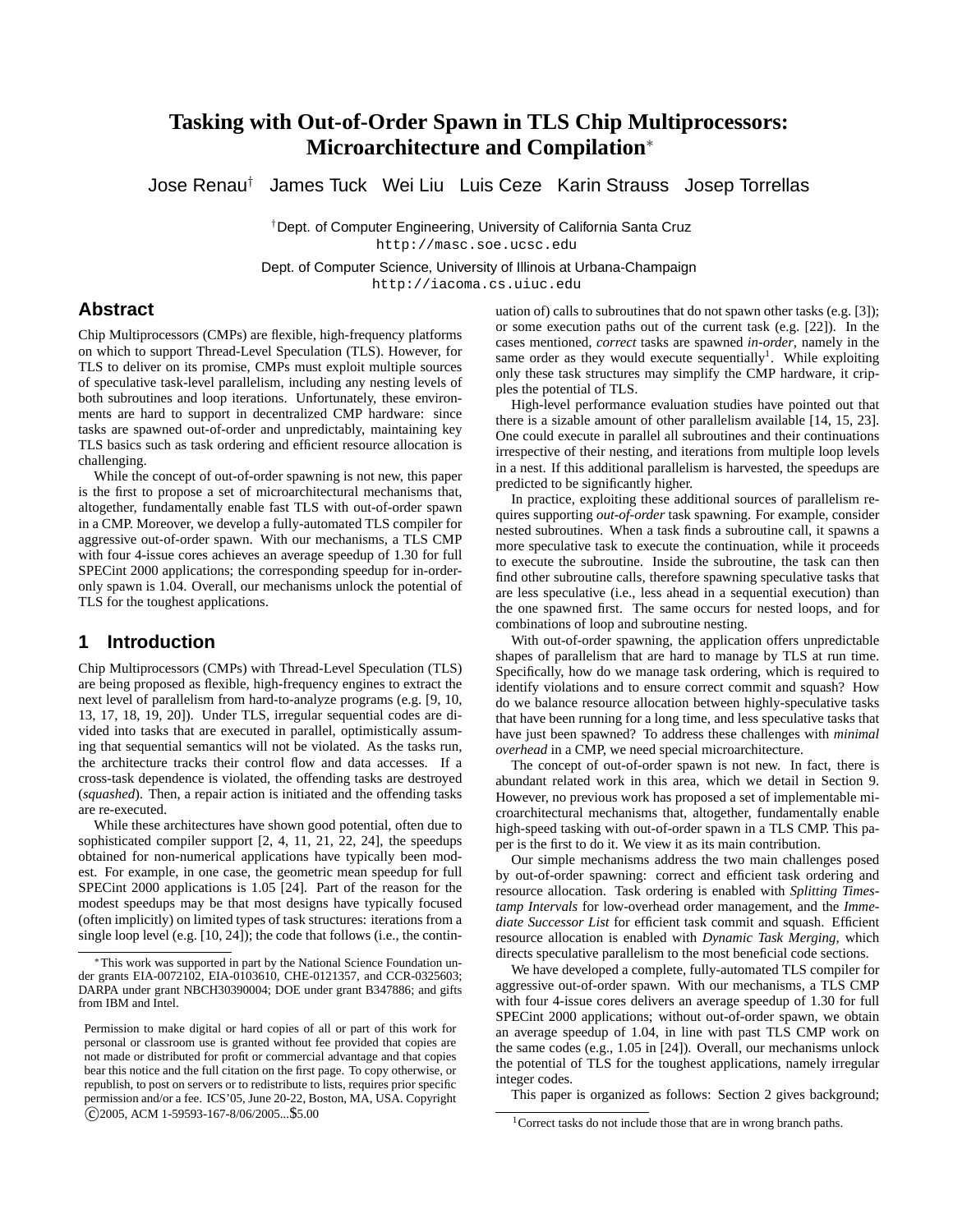

Figure 1: Example of task trees. In the figure, Cont and Iter denote continuation and iteration, respectively.

Sections 3 and 4 present our microarchitecture; Section 5 describes our compiler; Section 6 addresses complexity issues; Sections 7 and 8 present our evaluation; and Section 9 discusses related work.

## **2 Background: Out-of-Order Spawn**

In most proposed TLS systems, tasks are formed with iterations from a single loop level (e.g., [10, 24]), the continuation of calls to subroutines that do not spawn other tasks (e.g., [3]), or some execution paths out of the current task (e.g., [22]). In these proposals, an individual task can at most spawn one correct task in its lifetime. A correct task is one that is in the sequential execution of the program, rather than in the wrong path of a branch. As a result, *correct* tasks are spawned *in-order*, namely, in the same order as in sequential execution.

Figures 1-(a) and (b) show examples. Figure 1-(a) shows the task tree when parallelizing a loop. Each task spawns the next iteration. In the figure, the leftmost task is safe (or non-speculative); the more a task is to the right, the more speculative it is. Figure 1-(b) shows the tree when a task finds a leaf subroutine. The original task continues execution into the subroutine, while a more speculative task is spawned to execute the continuation.

There is consensus that for TLS to deliver on its promise, it has to exploit more parallelism. Several high-level performance evaluation studies [14, 15, 23], typically simulating simplified architectures, have pointed to the need to support nested subroutines and loop iterations.

Figures 1-(c) and (d) show the two cases. In Figure 1-(c), the safe task first spawns a task for the continuation of subroutine *S1*. Then, it enters *S1*, spawns a new task for the continuation of *S2*, and executes *S2* until its end. In Figure 1-(d), the safe task executes outer iteration 0. As it executes, it spawns outer iteration 1, enters the inner loop to execute inner iteration 0, and spawns inner iteration 1. When it completes inner iteration 0, it ends.

With these two task choices, an individual task can spawn multiple correct tasks. If so, correct tasks are spawned in strict reverse order compared to sequential execution. For example, in Figures 1-(c) and (d), the safe task spawns two correct tasks, and does so out of order, most speculative first. Figure 1-(e) is a more complex example: the time-line for task creation proceeds from top to bottom (*1*-*2*-*3*-*4*-*5*-*6*- *7*), while sequential order is from left to right (*1*-*6*-*7*-*4*-*3*-*5*-*2*).

In this paper, to discuss out-of-order spawning, we give examples of tasks built out of any nesting of subroutines and loop iterations, as they are an obvious source of TLS parallelism. Our analysis also applies to any other task structure that maintains two conventions. First, if a task spawns multiple tasks, the compiler inserts the spawns in strict reverse task order (last task is spawned first, etc). Second, the spawned tasks are less speculative than any task that was more speculative than their parent. These conventions are followed to make the spawn structure like that of nested loops and subroutines. Intuitively, these conventions are unlikely to affect task selection much, while they simplify the microarchitecture.

## **2.1 Why Supporting OoO Spawn?**

Out-of-order spawning enables more task parallelism: two code sections that are far-off in sequential execution can be executed in parallel *before* some of their intervening code sections have *even been spawned*.

As a simple example, consider Figure 1-(c) when a task (say, *T1*) reaches the call to *S1*. Under out-of-order spawn, it can immediately spawn *S1*'s continuation. Under in-order spawn, if we want to achieve the same degree of parallelism, *T1* has to instead spawn, right there, its immediate successor task (since *T1* can only spawn a single task ever). In the example, the immediate successor is the continuation of *S2*. In general, the immediate successor may be deeply nested inside the code. Identifying the successor may require run-time computation to determine the true control flow. This requires executing overhead instructions. The alternative is for *T1* to continue executing without spawning, until it is clear that the *S2* continuation is its immediate successor task. In either case, in-order spawn loses parallelism.

## **2.2 Supporting OoO Spawn in CMPs is Hard**

Generally, with out-of-order spawning, all tasks can spawn, and parallelism expands in unexpected parts of the task tree dynamically. As a result, in decentralized architectures such as CMPs, it becomes complex to maintain two cornerstones of TLS: task ordering and efficient resource allocation.

Task ordering is required in several time-critical TLS operations. Specifically, a task needs to know its immediate successor, to communicate the commit token or a squash signal. Moreover, any communication between two tasks requires knowing the tasks' relative order: such order determines whether a dependence violation is triggered. Unfortunately, when fine-grain tasks are spawned out-of-order, unpredictably, and in different processors, high-speed ordering of tasks is difficult.

Efficient allocation of resources such as CPU or cache space is crucial for TLS performance. Ideally, resources should be assigned to tasks that have a high chance to commit. However, with out-oforder spawning, there may be highly-speculative tasks that have been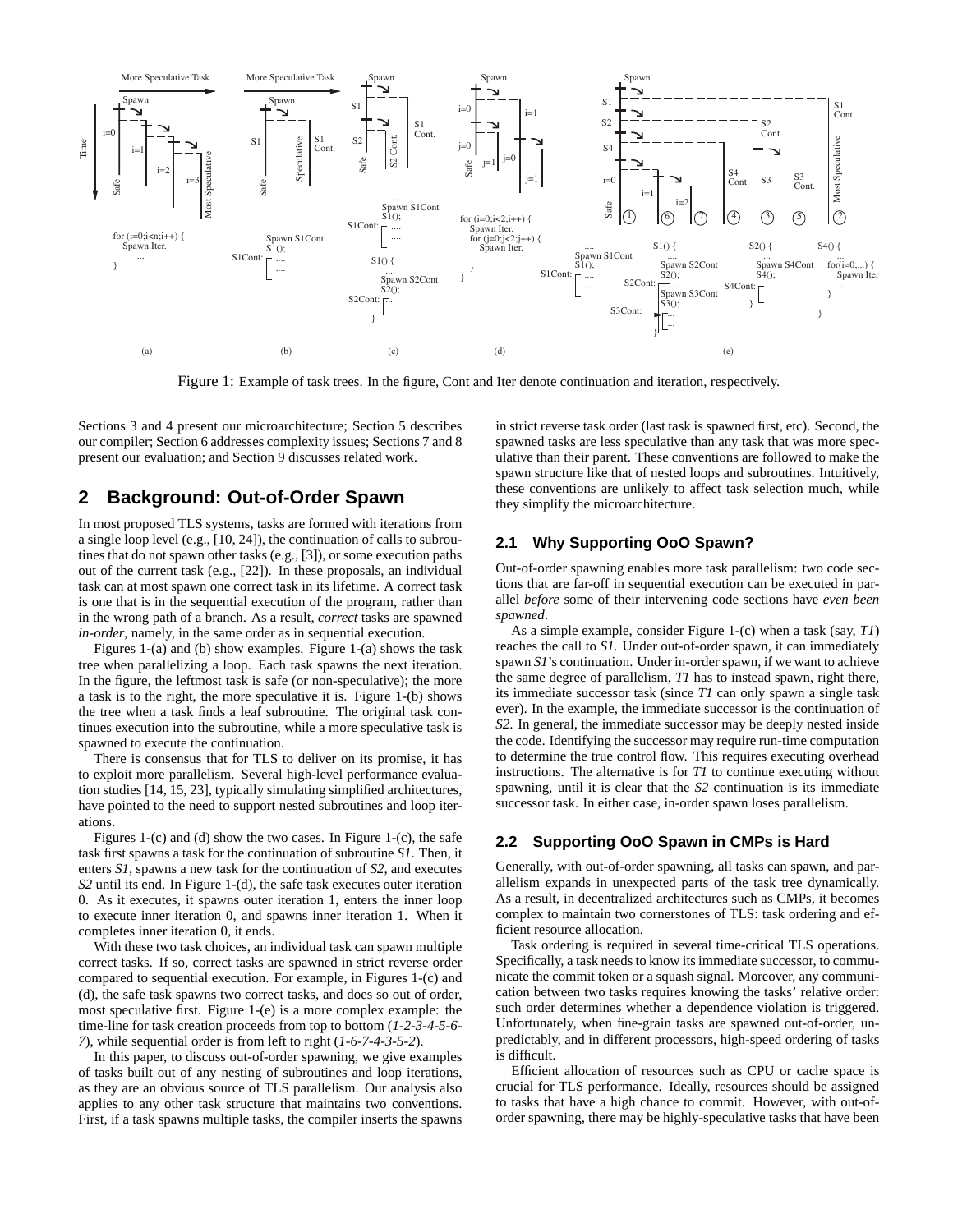

Figure 2: Changes in the base and range timestamps when tasks are spawned.

running for a long time. In this case, if the safe task wants to spawn and there are no free CPUs, should it kill the highly-speculative tasks?

Since decisions on task ordering and resource allocation have to be made quickly, they need microarchitectural support. However, such support has to be simple.

## **3 Novel Microarchitectural Mechanisms**

We propose three novel and simple microarchitectural mechanisms to enable high-speed tasking with out-of-order spawn in a TLS CMP. These mechanisms support task ordering and efficient resource allocation in an environment that is statically unpredictable (due to out-of-order spawn) and decentralized (due to the CMP architecture). We enable task order management with *Splitting Timestamp Intervals* (Section 3.1) and the *Immediate Successor List* (Section 3.2). We enable efficient resource allocation with *Dynamic Task Merging* (Section 3.3). In the following, when we use the terms successor and predecessor task, we refer to sequential execution order.

#### **3.1 Splitting Timestamp Intervals**

In any TLS system, tasks have a relative order, which they explicitly or implicitly embed in the CMP protocol messages they issue and the cached data they own. Such order is most obviously needed when two tasks communicate. For example, consider a task reading cached data produced by a second task. The relative order of the tasks is assessed, and the data is provided only if the former task is a successor of the latter. Similarly, consider an invalidation message from a task to data read by a second task. The task order is considered and, if the reader is a successor, a dependence violation is triggered.

Under in-order task spawn, recording task order is easy: since tasks are created in order, it suffices to assign monotonically increasing timestamps to newer tasks. A parent gives to its child its timestamp plus one. With this support, tasks with higher timestamps are successors of those with lower ones.

Such an approach does not work when tasks are created out of order. Consequently, we propose to represent a task with a *Timestamp Interval*, given by a *Base* and a *Range* timestamp ({B,R}). On a task spawn, the parent splits its timestamp interval in two pieces: the higher-range subinterval is given to the child (since it is more speculative), while the lower-range subinterval is kept by the parent. With this support, protocol messages and cached data are directly (or indirectly) associated with the base timestamp. Specifically, when tasks communicate, the base timestamps of the two tasks are compared *exactly* as in the in-order case.

As an example, Figure 2-(a) shows a program with a call to subroutine *S1*, which in turn calls *S2*. Assume that we use three tasks: task *i* executes the non-speculative code, *j* executes the continuation of *S1*, and *k* executes the continuation of *S2*. The resulting task tree is shown in Figure 2-(b), while Figure 2-(c) shows the timestamp intervals of each task.

The example assumes that the initial interval for task  $i$  is  $\{B, R\}$ , and that intervals are partitioned in half. When *i* spawns *j*, *i* keeps

 ${B, \frac{R}{2}}$  and *j* obtains  ${B+ \frac{R}{2}, \frac{R}{2}}$ . When *i* later spawns *k*, *i* retains  ${B, \frac{R}{4} }$  and *k* obtains  ${B+ \frac{R}{4}, \frac{R}{4} }$ . With this scheme, as we move from safe to most speculative task following sequential order (*i*, *k*, and *j*), we encounter increasing base timestamps (B,  $B + \frac{R}{4}$ ,  $B + \frac{R}{2}$ ).

In general, a simple approach is to give  $\frac{1}{2}$  of the current interval to the child. However, since a task rarely spawns more than a few other tasks, it makes sense to give a larger fraction of the interval to the child. In addition, there are two cases where we can be more efficient. The first one is when the parent knows that the child will not spawn any task; in this case, the parent can give it a single timestamp. The second case is when the parent knows that this is its last child; in this case, the parent can keep a single timestamp. These efficiencies may be obtainable with information gathered by the compiler or hardware predictors.

Our scheme assigns no R to the most speculative task, which implicitly takes the maximum possible value representable by the R range  $(R_{max})$ . This allows the system to automatically and *dynamically expand* the interval of used timestamps. Indeed, when the most speculative task spawns a child, it keeps the interval  ${B, R_{max}}$ for itself, and sets the base of the child to  $B + R_{max}$ . The child is now the new most speculative task, and implicitly takes the interval  ${B+R_{max},R_{max}}$ .

Note that it is possible that a program causes the timestamps to wrap around. In addition, in rare cases, a task may reach a point where it needs to spawn a child and its interval has size 1. These cases are discussed in Section 4.1.

#### **3.2 Immediate Successor List**

In TLS, a task must be able to find its immediate successor very quickly, to perform the time-critical operations of commit and squash. Specifically, when the safe task commits, it passes the commit token to its immediate successor, which may be waiting for it to commit. As for squash, a task is squashed when it is found that it read data prematurely (data violation) or was spawned in the wrong branch path (control violation). In either case, the squashed task sends a kill signal to its immediate successor, which is propagated up to the most speculative task. This ensures that all possible side effects of the squashed task are erased.

Under in-order task spawn, it is easy for a task to find its immediate successor: the task spawned its immediate successor and it only needs to remember it. Alternatively, consecutively spawned tasks are often allocated on contiguous processors, making it trivial to identify the immediate successor. In other designs, a table with immediate successor information is used, which is easy to maintain because only one task can spawn at a time [5]. Overall, any scheme used is likely to be largely free of protocol races, as only one task spawns at a time.

Under out-of-order task spawn, identifying the immediate successor and all the more speculative tasks is not straightforward. For example, in Figure 1-(e), if task *7* is killed, it is not trivial for it to identify and kill tasks *4*, *3*, *5*, and *2*, which were created before and independently of *7*. Moreover, any solution has to be carefully crafted to avoid inducing races in the TLS protocol of the distributed CMP if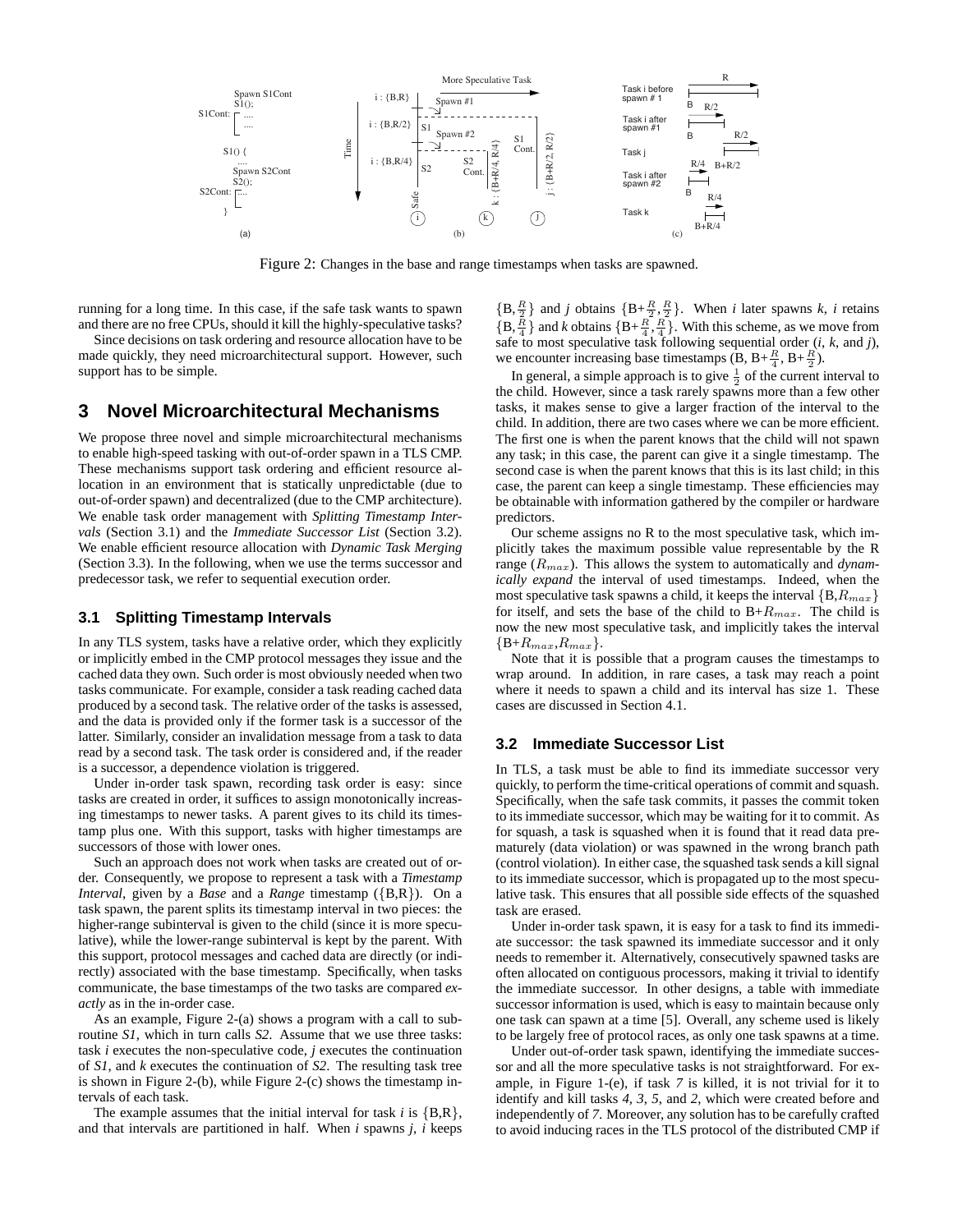

Figure 3: Examples of task merging.

multiple operations happen concurrently. Finally, since commit and squash are time-critical, we cannot use a solution based on repeated comparison of timestamps.

To support efficient and race-free commit and squash, we propose that the tasks dynamically link themselves in hardware in a list according to their sequential order. We call this list the *Immediate Successor* (IS) list. To build the IS list, we add a hardware pointer called the IS pointer to each task structure. We leverage the fact that, at the time of the spawn, (i) the child becomes the immediate successor of its parent, and (ii) the child inherits the parent's previous immediate successor. Consequently, on a spawn, the child receives the parent's IS pointer, and the parent sets its IS pointer to point to the child. In the example of Figure 1-(e), the IS list links *1* to *6*, *6* to *7*, *7* to *4*, and so on.

The IS pointer of the most speculative task (Task *2* in Figure 1-(e)) is nil. Consequently, when a task kills all its successors, its IS is set to nil.

With this support, when a task needs to pass the commit token, it uses the IS list. Moreover, when a squashed task needs to kill all its successors, it sends a kill signal with its own identity downstream the IS list. All successors are killed in turn. When the kill signal reaches a task with a nil IS, an acknowledgment is sent to the originating task, which sets its IS to nil. The result is very fast commit and squash. In addition, the TLS protocol implementation is simplified in a major way: even when multiple kill signals occur concurrently, since all signals are serialized along the same path, protocol races are minimized.

## **3.3 Dynamic Task Merging**

In TLS systems, tasks compete for CMP resources such as CPUs or cache space. Under out-of-order task spawn, such competition is harder to manage. The reason is that highly-speculative tasks may hog resources and starve more critical (less speculative or even safe) tasks that are spawned later. For example, in Figure 1-(e), when safe task *1* is about to spawn *6*, all the CPUs in the CMP may be in use by more speculative tasks *4*, *3*, *5*, and *2*.

To allocate chip resources efficiently, we propose a new CMP microarchitectural technique that we call *Dynamic Task Merging*. It consists of transparent, hardware-driven merging of two or more consecutive tasks at run time. In effect, it enables the CMP to prune some branches of the task tree based on dynamic load conditions.

Task merging increases execution efficiency in several ways. First, highly-speculative tasks can be merged, therefore freeing resources for more critical tasks. Second, with large, merged tasks, the spawn overhead is less noticeable, and both caches and branch predictors work better. Finally, given that the hardware can adjust the number of tasks at run time, the TLS compiler can be more aggressive at creating tasks, which may ultimately lead to higher performance.

Under task merging, a task skips the spawn instruction for a child, and its own task-end instruction. Figure 3 illustrates it. When task *1* finds the spawn for *3* (Chart a), it can either spawn (Chart b) or merge (Chart c). In the rest of this section, we discuss the microarchitecture support and the heuristics used for task merging. Some compiler issues are discussed in Section 5.2.

#### **3.3.1 Microarchitecture**

A task initiates a merge by skipping a spawn instruction. After that, in the simplest case, the task will also have to skip the first task-end instruction that it finds, and finish only when it finds the second taskend. In general, if a task initiates *N* merge operations by skipping *N* spawns, it will have to also skip *N* task-ends and finish only when it finds the *N+1* one.

Consider now a task that skipped one spawn and later, because *load conditions have changed*, it wants to spawn a child. Since the child is more speculative than the parent, the parent *passes the responsibility* to complete the task merge to the child: the child will skip the first task-end that it finds and finish only at the second one. As for the parent, it simply finishes at the first task-end that it finds.

As an example, consider Figure 3-(d), which shows a brand new task tree without merging. In Figure 3-(e), we show the same tree except that task *1* merged with *3* and then spawned *4*. We see that task *4* is given the responsibility of completing the merge.

The microarchitecture needed to support task merge is a counter in each task structure called *Number of Ends to Skip* (NES). When a task skips a spawn, its NES is incremented. When a task finds a task-end instruction, its NES is checked. If it is non-zero, it is decremented and the end instruction is skipped. Otherwise, the task ends. Moreover, when a task spawns a child, the parent's NES is copied to the child's and is then cleared. The child now owns the merges.

When a task becomes the most speculative one (its IS pointer becomes nil), its NES ceases to matter — the task always skips any task-end instruction that it finds. This is the appropriate behavior for the most speculative task, which should not be stopped by end instructions. Indeed, the most speculative task may be the only task in the system, possibly the result of a task killing all its successors on a violation; if it were allowed to end on a task-end instruction, progress would stop. Aside from this case, the most speculative task handles the NES as usual. In particular, it sets its NES to zero on child spawn.

To reduce overhead, the NES is checked and modified in hardware. A software implementation is also feasible, although it can be shown to need 5-7 instructions on each task spawn and on each task end.

## **3.3.2 Heuristics**

To understand our merge heuristics, note that we rely on squash information to reduce useless work. Specifically, if a given task has been squashed and restarted repeatedly due to violations, it is preempted and not allowed to get a CPU anymore. It remains stalled in one of the several on-chip task containers (Section 4.3) until it becomes safe. This policy prevents highly-speculative, frequently-squashed tasks from clogging CPUs. On the other hand, if a CPU is running, we will assume that it is doing useful work.

With this assumption, we use CPU usage to decide whether or not to perform task merge. Specifically, every time that a task finds a spawn instruction, it performs a merge if all CPUs are busy. However, after *NumMNext* consecutive merges, the task is forced to spawn at the next spawn instruction — possibly killing the most speculative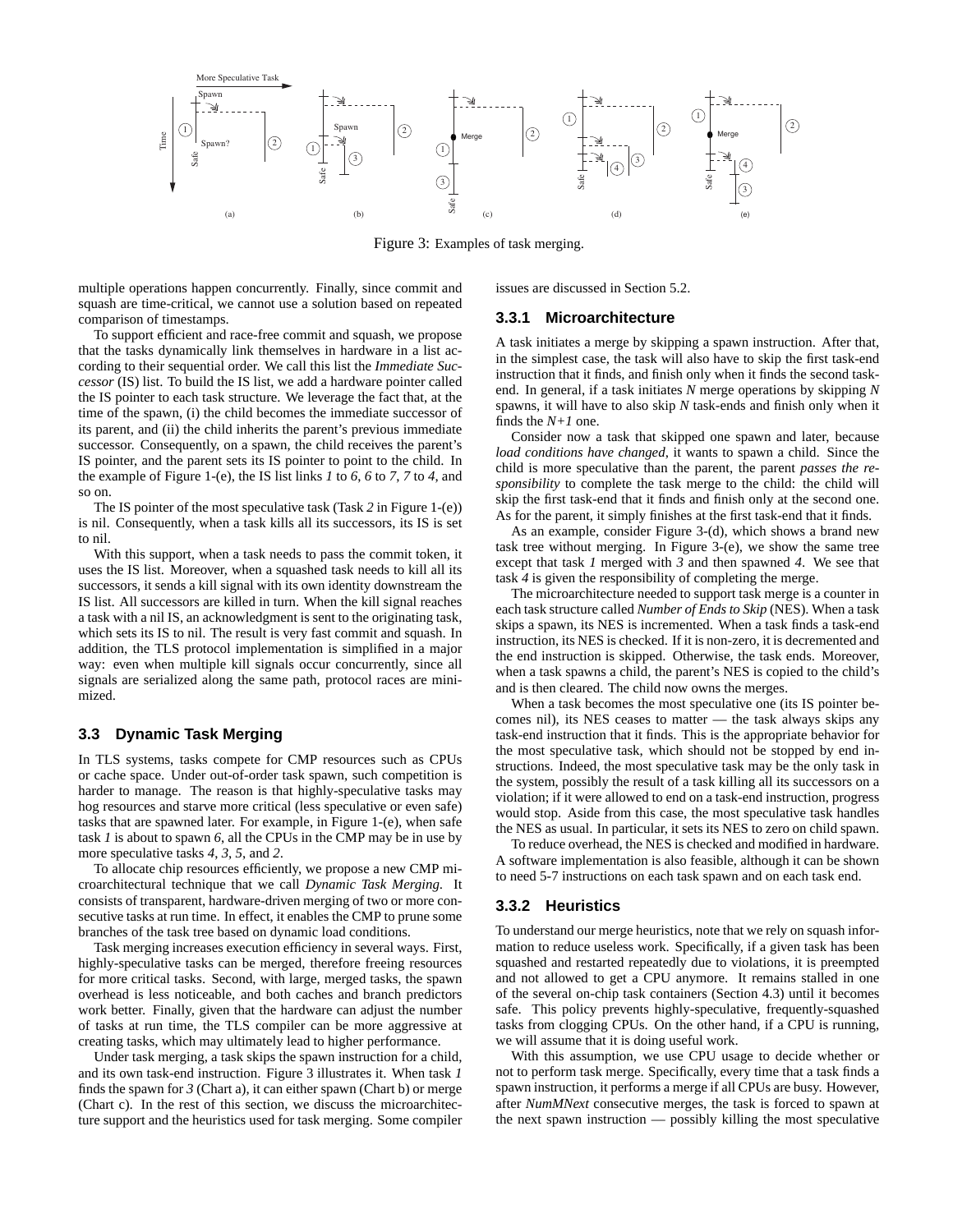task to free up resources. This is done to prevent tasks from becoming so large that a squash would discard a lot of work.

## **4 Implementation Issues**

This section discusses some related implementation aspects. Of these, only the first two are specific to out-of-order spawning.

## **4.1 Special Cases in Timestamp Intervals**

There are two special cases when handling timestamp intervals. The first one is when the timestamps are about to wrap around. Our solution is to recycle old timestamps in chunks. For that, we divide the whole representable timestamp interval into four chunks, based on the two most significant bits of B. When all the tasks with intervals in the lowest chunk (e.g., the 00 chunk) have committed, we recycle that chunk. This involves sending a reprogramming signal to the logic of the timestamp comparators so that timestamps in the recycled chunk are now the highest (i.e., 00 is more speculative than 11). Then, timestamps from that chunk become available for reassignment to newer tasks.

The reprogramming signal is automatically triggered when a task with an interval that straddles two chunks commits. With this approach, the tasks in the CMP can at most use  $\frac{3}{4}$  of the whole representable timestamp interval at a time. To see how many tasks can be concurrently supported, assume that B and R have *b* and *r* bits, respectively. If, in the worst case, each task has a single child, and the child is given the maximum timestamp range possible  $(2<sup>r</sup>)$ , the maximum number of tasks is then  $\frac{3}{4} \times 2^{b-r}$ . Consequently, if we want to support about 20 concurrent tasks,  $b - r$  should be at least 5.

The second, infrequent case, is when a task wants to spawn a child and has no interval to assign. In this case, the task simply sends a kill signal down the IS list, as in a task squash (Section 3.2). This operation kills all successors, making the task the most speculative one. At that point, the task obtains  $R_{max}$  timestamps (Section 3.1). This operation, however, is very rare, thanks to our support for automatic dynamic timestamp expansion (Section 3.1) and timestamp wrap around. In our experiments, it rarely occurs at all.

## **4.2 Scheduling Tasks to CPUs**

While all the tasks that have been spawned have their state loaded on on-chip task containers (Section 4.3), only as many tasks as CPUs can be running at a time. In most TLS proposals, tasks are scheduled strictly based on how speculative they are. Specifically, a less speculative task always preempts more speculative ones.

In practice, our experiments show that such a policy is an overkill, given our new task merging support. Consequently, we use a simpler policy: we assign a high priority to the safe task, and a fixed, low priority to all speculative tasks.

## **4.3 Other Aspects**

All the other aspects of a TLS CMP largely remain the same as we move from an in-order to an out-of-order spawning framework. Each processor has a table of task containers, which keeps state for the tasks that are available to run on the processor. Of these tasks, only one is running at a time. Each container stores the start PC of the task, a pointer to a stack location with saved-register state, and a local ID associated to the task. The state saved in the stack is not read at the beginning of the task. Rather, it is read as registers are needed. As in many TLS systems, the ID is a short ID used to tag the cache lines accessed by the task. It acts as a form of indirection [18] that avoids the need to tag the cache lines with the B timestamp of the task. For the out-of-order spawn framework, a task container also contains the B, R, IS pointer and NES.

Our CMP uses a TLS coherence protocol with lazy commit inspired in [10] and described in [16]. It detects memory-based data dependence violations. There is no special support for register communication between cores in the CMP. Cache lines with speculative state cannot be evicted. If the space taken by one such line is needed, the owner speculative task is squashed. Context switches and exceptions also cause squashes.

## **5 Compilation for Out-of-Order Spawn**

We have developed a fully automated TLS compiler that generates inorder and out-of-order tasking out of sequential, integer applications. The compiler adds several passes to a development branch of gcc 3.5. The branch uses a static single assignment tree as the high-level intermediate representation [8]. Building on this software allows us to leverage a complete compiler infrastructure. Also, working at this high level is better than using a low-level representation such as RTL: we have better information and it is easier to perform pointer and dataflow analysis. At the same time, our transformations are much less likely to be affected by unwanted compiler optimizations than if we were working at the source-code level.

The resulting code quality when TLS is disabled is comparable to the MIPSPro SGI compiler for integer codes at the O3 optimization level. This is because, in addition to using a much improved gcc version, we also use SGI's source-to-source optimizer (copt from MIPSPro). The latter performs PRE, loop unrolling, inlining, and other optimizations. When TLS is enabled, code quality is necessarily lower due to the code being partitioned into tasks.

## **5.1 Task Generation and Hoisting**

Our compiler uses the following modules as potential tasks for both the in-order and out-of-order environments: subroutines from any nesting level, their continuations, and loop iterations from multiple loops in a nest. All subroutines are potentially chosen unless they are very small. Recursion is handled seamlessly. In loop nests, the compiler makes decisions based on loop iteration size, which has to be larger than a certain minimum size.

The actual tasks that make it to the final binary are different in the in-order and out-of-order environments. The out-of-order pass can select all the tasks mentioned, subject to some pruning heuristics, without worrying about the number of children per task. The in-order pass has to be more careful, since a task can only have a single child. Consequently, the in-order pass has an initial step where it analyzes all the files in the program and generates a complete task call graph. Then, using heuristics about task size and overheads, it eliminates tasks from the graph until each task only has a single child. We trust the quality of our heuristics based on the fact that the resulting inorder TLS code obtains speedups comparable to previous work [24].

Once the tasks and their parents are selected, the compiler inserts spawn instructions, and tries to hoist them to boost parallelism. A spawn is hoisted as far up as we can, as long as the new position is execution equivalent with the start of the task to spawn. We do not hoist above statements that can cause data or control dependence violations. Under out-of-order spawn, we make sure that the tasks are spawned in reverse order. Under in-order spawn, a spawn cannot be hoisted above the caller task.

A final task clean-up pass looks for spawns that were hoisted only a handful of instructions. In this case, the spawn is eliminated, and the two corresponding tasks integrated into one. This reduces overheads.

As an example, Figure 4 shows how the compiler generates out-oforder tasks out of a subroutine and its continuation. Chart (a) shows the dynamic execution into and out of the subroutine. The compiler marks the subroutine and continuation as tasks, and inserts two spawn instructions in the caller (Chart (b)). Then, it hoists the spawn for the continuation (Chart (c)) and subroutine (Chart (d)). In Chart (e), the clean-up pass eliminates the subroutine spawn because it had little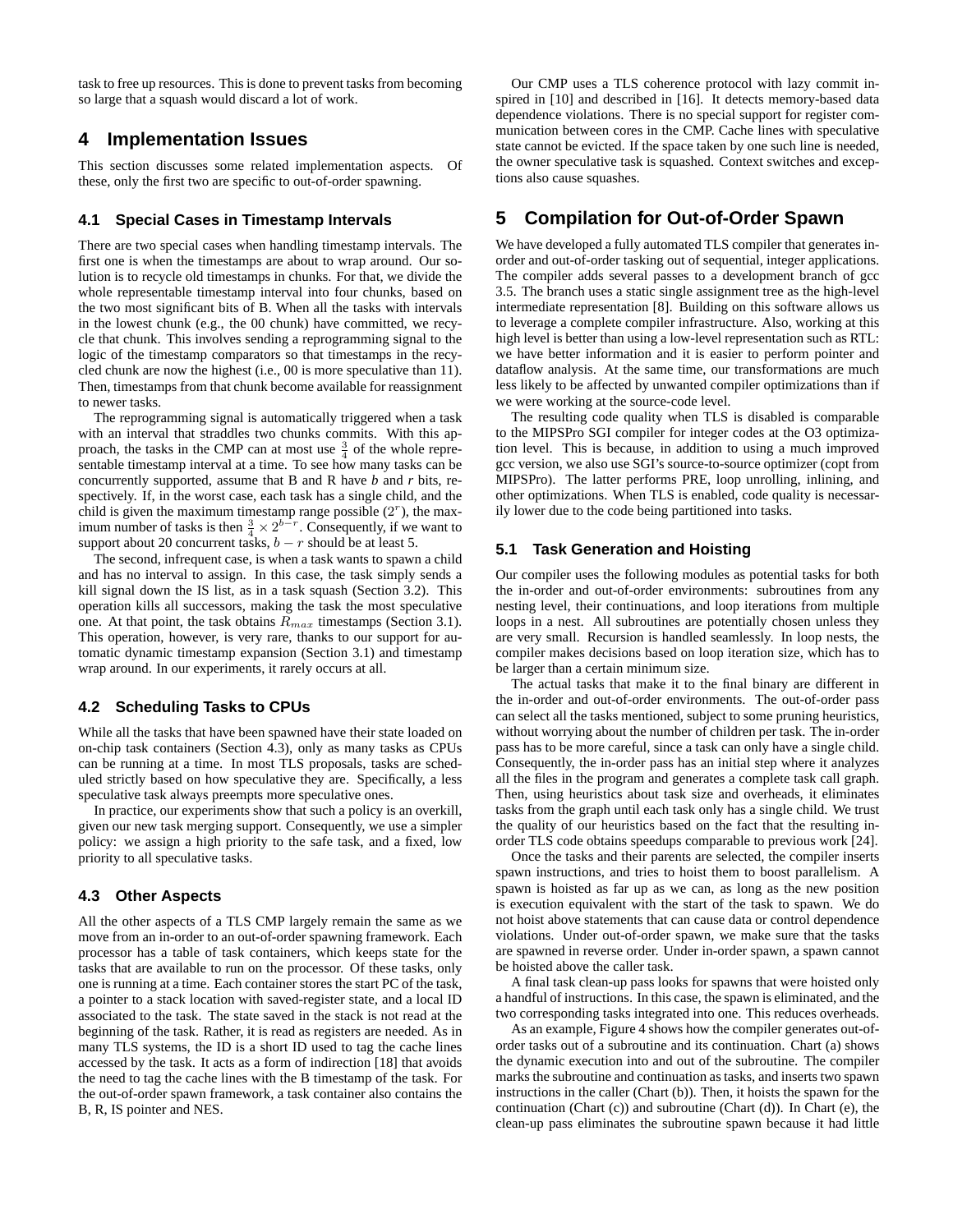

Figure 4: Generating tasks out of a subroutine and its continuation.



Figure 5: Possible implementation of out-of-order spawn mechanisms.

hoisting.

#### **5.2 Task Merging**

With task merging, as a task completes its code, it goes on executing the code of its immediate successor. This means that the task must have a way of obtaining the live-in register values for its continuation code. With our compiler, this is possible: all register values changed by a task that may be used by successors are stored in memory when the task finishes. Moreover, all the live-ins of a task are read from memory. Consequently, as a task merges with its successor, it automatically reads from memory the live-ins of the successor.

#### **5.3 Offline Profiling Support**

The compilation process for in- and out-of-order tasking includes running a simple profiler. The profiler takes the TLS executable and identifies those task spawn points that should be removed because they are likely to induce harmful squashes according to its models. The profiler returns the list of such spawns to the compiler. Then, the compiler generates the final TLS executable by removing these spawns

The profiler takes a few minutes to run. It executes the binaries sequentially, using the Train data set of the SPECint codes. As the profiler executes a task, it records the variables written. As it executes tasks that would be spawned earlier, it compares the addresses read against those written by predecessor tasks. With this, it estimates potential violations. The profiler also models a cache to estimate the number of misses in the machine's L2. For speed, cache timing is not modeled.

The profiler identifies those spawns where the ratio of squashes per task commit is higher than  $R_{squash}$ . For each of those spawns, it estimates the performance benefit that a task spawn, squash and restart brings. Some benefit comes from the data prefetching provided by cache misses recorded before the task is squashed  $(M_{squashed})$ . Other benefit comes from true overlap of the instructions in the task with other tasks, as the task is restarted after the squash  $(I_{overlap})$ . With these measurements, the profiler requests spawn removal if  $T_I \times I_{overlap} + T_0 \times M_{squashed}$  is less than a threshold  $T_{perf}$ . In the formula,  $T_0$  is the estimated stall per L2 miss, and  $T_I$  is the estimated execution time per instruction.

## **6 Complexity of Out-of-Order Spawn**

Adding support for out-of-order spawn to a TLS CMP that already supports in-order spawn does not introduce much hardware complexity. The reason is that our mechanisms only add modest-sized, decentralized hardware structures. No new core-to-core interconnections are added. Finally, out-of-order spawn simplifies our TLS compiler. In the following, we discuss these issues.

#### **Splitting Timestamp Intervals.**

The cache hierarchy and protocol of the TLS CMP are oblivious to the fact that tasks use timestamp intervals rather than single timestamps. The reason is that all operations simply use B (the base timestamp), which remains unchanged for a task's lifetime, exactly like under in-order spawn. The only exception is a task spawn, where intervals are split in hardware (Figure 2-(c)). This operation is very simple, as it involves one shift, two integer additions, and two selection operations (multiplexers), as shown in Figure 5-(a). Moreover, it is performed *locally* in each processor.

The case of comparator reprogramming because of timestamp wrap around is too infrequent to deserve any complicated implementation. The comparator in each cache is prompted to change how it orders the values of the two most-significant bits of timestamps. When the comparators are being reprogrammed, tasks temporarily use merge rather than spawn.

Finally, if a task wants to spawn and has no interval to assign, it squashes its successors. This operation is already present in in-order spawn systems.

#### **Immediate Successor List.**

The IS list is a decentralized structure that is maintained with simple hardware operations performed locally at each processor. Specifically, at a task spawn, the parent's IS pointer is copied to the child's, and is set to point to the child. When a task commits, its IS pointer is read; when a task is squashed, its IS pointer is cleared. There is no global, centralized operation (Figure 5-(b)).

#### **Dynamic Task Merging.**

At task-spawn and task-end instructions, the NES register is read and written (Section 3.3.1). In addition, when a task is spawned, its NES is set. These are simple operations that are performed locally at each processor. We support them in hardware, as shown in Figure 5-(c), although they can be supported in software.

To decide on task merge at a spawn instruction, a CPU uses information about the state of the other CPUs (busy or not). This information does not need to be cycle-accurate, since it is only used as a heuristic. Consequently, CPUs use normal links to regularly inform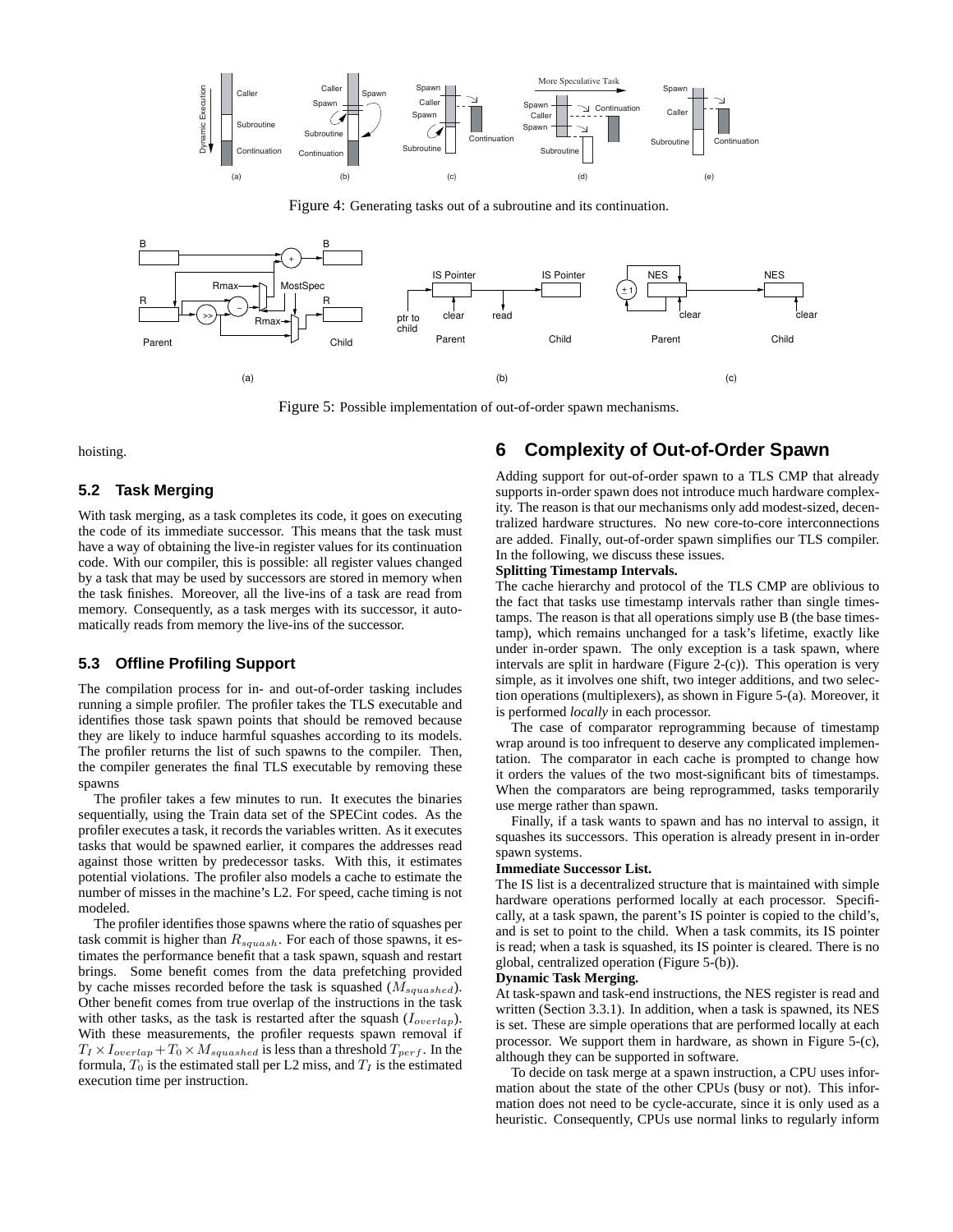#### other CPUs of their busy or idle state.

## **Out-of-Order Spawn Simplifies our TLS Compiler.**

Hardware support for out-of-order spawn simplifies our TLS compiler because it eliminates the checks necessary to ensure that tasks are only spawned in order. To guarantee the latter, our in-order-spawn pass has to identify the tasks that may be spawned at run time, and ensure that each task has at most one child. In contrast, our out-of-order spawn pass has many fewer checks to make.

Finally, with our dynamic task merging, a TLS compiler does not need to be as careful in creating load-balanced tasks; the hardware will prune the excess of tasks through merging.

## **7 Evaluation Methodology**

To evaluate TLS with out-of-order spawn, we use execution-driven simulations with detailed models of out-of-order superscalars and memory systems. The proposed architecture is a four-core CMP with TLS support called *TLS4*. Each processor in *TLS4* is 4 issue and has a private L1 cache that can hold speculative state. The chip also has a shared L2 that only holds safe data. The four L1 caches and the L2 are connected through a switch that can support up to 2 concurrent connections. The CMP uses a TLS coherence protocol with lazy commit inspired in [10] and described in [16]. It detects memory-based data dependence violations. To keep the hardware simple, there is no special support for register communication between cores in the CMP.

In our experiments, we also model three other chips. Two of them are architectures built out of the 4-issue cores in *TLS4*: *4issue* and *TLS2*. *4issue* is a chip with a single core, one L1, and one L2. *TLS2* is like *TLS4* but with only 2 cores; for simplicity, all other parameters are largely the same as in *TLS4*. *TLS4* and *TLS2* use the microarchitecture introduced in Sections 3 and 4. Finally, we also model a chip with a single 6-issue processor, one L1, and one L2. We call this architecture *6issue*. The parameters used for the architectures are shown in Table 1.

| <b>Processor Parameters</b>              |                                                                         | TLS4 [TLS2]          | 4issue [6issue]      |  |  |
|------------------------------------------|-------------------------------------------------------------------------|----------------------|----------------------|--|--|
| Cores/chip                               | 4 [2]                                                                   |                      |                      |  |  |
| Running tasks/core                       |                                                                         |                      |                      |  |  |
| TLS hardware?                            |                                                                         | Yes                  | No                   |  |  |
| Frequency, technology                    |                                                                         | 5 GHz, 70 nm         | 5 GHz, 70 nm         |  |  |
| Fetch, issue, retire width               |                                                                         | 4, 4, 4              | $4, 4, 4$ [6, 6, 6]  |  |  |
| ROB, I-window size                       |                                                                         | 152, 80              | 152, 80 [204, 104]   |  |  |
| LD, ST queue entries                     |                                                                         | 54, 46               | 54, 46 [66, 54]      |  |  |
| Mem, int, fp units                       |                                                                         | 2, 3, 1              | $2, 3, 1$ [2, 5, 2]  |  |  |
| Branch predictor:                        |                                                                         |                      |                      |  |  |
| Penalty                                  |                                                                         | 14 cycles            | 14 cycles            |  |  |
| <b>BTB</b>                               |                                                                         | 2 K, 2 way           | 2 K, 2 way           |  |  |
| global gshare(11) entries                |                                                                         | 16 K                 | 16 K                 |  |  |
| local 2 bit entries                      |                                                                         | 16 K                 | 16 K                 |  |  |
| L1 cache:                                |                                                                         |                      |                      |  |  |
| size, assoc, line                        |                                                                         | 16 KB, 4, 64 B       | 16 KB, 4, 64 B       |  |  |
| OC. RT                                   |                                                                         | 1, 3                 | 1, 2                 |  |  |
| RT to neighbor's L1 (min)                | 8 cycles                                                                |                      |                      |  |  |
| <b>Tasking Parameters</b>                |                                                                         |                      | Common Memory System |  |  |
| Task containers/processor: 8             |                                                                         | L <sub>2</sub> cache |                      |  |  |
| B, R timestamp size: 32, 22 bits         |                                                                         |                      |                      |  |  |
| NumMNext: 8                              | size, assoc, line : $1 \text{ MB}$ , $8, 64 \text{ B}$<br>OC, RT: 1, 11 |                      |                      |  |  |
| Latencies in cycles (min):               |                                                                         |                      |                      |  |  |
| From spawn to new thread: 14             | Memory                                                                  |                      |                      |  |  |
| From violation to squash notific.: 20    | bandwidth: 10 GB/s                                                      |                      |                      |  |  |
| Drain proc pipeline: 14                  |                                                                         | $RT: 500$ cycles     |                      |  |  |
| Fraction of interval given to child: 3/4 |                                                                         |                      |                      |  |  |
| $R_{squash}: 0.8, T_0: 200$ cycles,      |                                                                         |                      |                      |  |  |
| $T_I$ : 1 cycle, $T_{perf}$ : 100 cycles |                                                                         |                      |                      |  |  |

Table 1: Architectures considered. In the table, OC and RT stand for occupancy and minimum-latency round trip from the processor, respectively. All cycle counts are in processor cycles. In our comparison, we use the same processor frequency for all architectures.

To compare the TLS chips (*TLS4* and *TLS2*) to the non-TLS ones (*4issue* and *6issue*), we make the following assumptions. First, we increase the L1 access time in the TLS chips one extra cycle to 3 cycles. We do it to conservatively account for any access time overhead that TLS may add. Our TLS hardware extends a line's tag with (i) a 6-bit task ID per line and (ii) two read/write access bits per word in the line. The task ID bits can be considered part of the address tag, as a hit requires both address and ID match. ID comparison occurs in parallel with address tag comparison. In addition, in our protocol, the read/write access bits are not checked before providing the data to the processor; they may be updated after that. Overall, the L1 access time overhead added by TLS is very small.

Secondly, we set all the L1 caches to the same size, to ensure that they all have the same cycle time. Although, as a result, the TLS chips have 4 or 2 times as much L1 as the non-TLS chips, increasing the size of the L1 in the non-TLS chips could hurt their performance because the cycle time would increase.

Finally, we assume the same processor frequency in all chips. In a real implementation, the frequency of *6issue* would probably be lower than that of *TLS4*. However, this paper makes its point without relying on frequency effects.

We drive our simulated architectures with the SPECint 2000 applications running the Reference data set. We run all the SPECint 2000 codes except *eon* (we cannot compile because it is in C++) and *gcc* and *perlbmk* (our compiler infrastructure does not compile them). We compare the SPECint binaries of Table 2: unmodified binaries (*BaseApp*), TLS with in-order spawning (*InOrder*), and TLS with out-of-order spawning (*OutOrder*). All the binaries in Table 2 are compiled with the same compiler options; *BaseApp* is compiled with our TLS passes disabled.

| Name            | TLS? | Description of Binary                                                                                                                |  |  |  |
|-----------------|------|--------------------------------------------------------------------------------------------------------------------------------------|--|--|--|
| BaseApp         | N    | Out-of-the-box, sequential version compiled<br>with $O3$ . No TLS instrumentation.                                                   |  |  |  |
| <i>OutOrder</i> |      | Out-of-order task spawning. Spawns: subroutines,<br>subroutine continuations, and loop iterations                                    |  |  |  |
| <i>InOrder</i>  | Y    | In-order task spawning. Same tasks as OutOrder.<br>However, it uses a pass to eliminate tasks<br>that may violate in-order spawning. |  |  |  |

Table 2: Versions of the SPECint 2000 binaries executed.

These binaries are different. The TLS passes re-arrange code into tasks and add spawn and commit instructions. Such transformations obfuscate some conventional compiler optimizations, typically rendering them less effective. Consequently, to accurately compare the performance of the different binaries, we cannot simply time a fixed number of instructions. Instead, we insert "simulation markers" in the code, and simulate for a given number of them. After skipping the initialization (several billion instructions), we execute up to a certain number of markers for all binaries, so that *BaseApp* graduates more than 750 million instructions.

## **8 Evaluation**

## **8.1 Overall Execution Speedups**

To evaluate out-of-order spawn for TLS, we compare the execution time of the *InOrder* and *OutOrder* binaries running on the *TLS4* architecture. For comparison purposes, we also measure the execution time of the *BaseApp* binary running on the *4issue* and *6issue* architectures. The comparisons to *4issue* and *6issue* show the speedup of TLS relative to a single processor of the same width and a wider one, respectively, always under the same frequency. Finally, we also run *OutOrder* on *TLS2*, to assess the effect of the number of processors in the CMP.

Figure 6 shows the speedups of the different binary-architecture combinations relative to *BaseApp* running on *4issue*. The figure shows speedups for each application and the *geometric* mean. On top of some bars, we show the speedups. The dots on some bars will be discussed later. The average IPC of each application for *4issue* and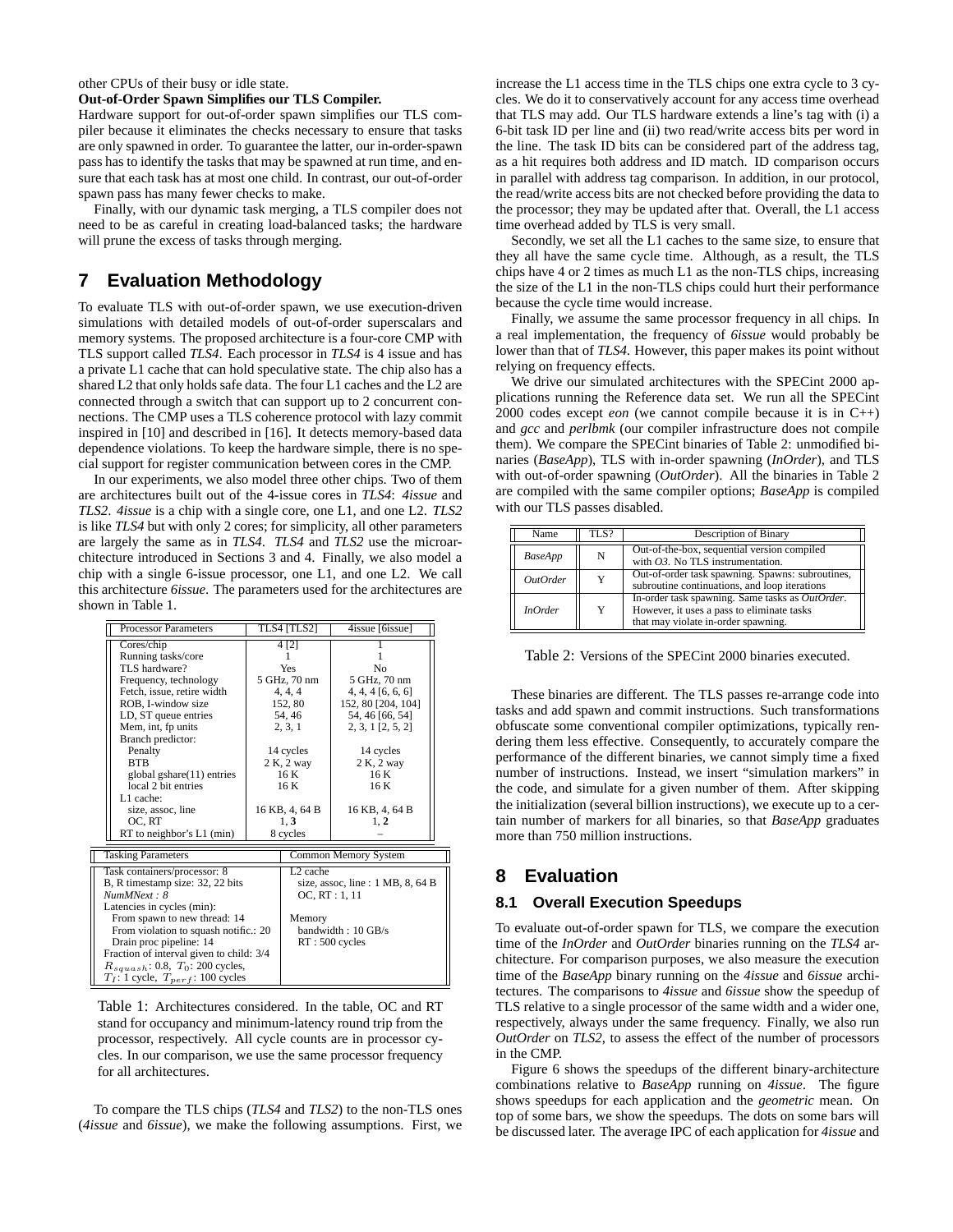

Figure 6: Speedups of different binary-architecture combinations relative to *BaseApp* running on *4issue*. The figure also shows the geometric mean. The TLS results are obtained with a fully-automated TLS compiler on full SPECint applications.

*TLS4OutOrder* is shown in Columns 2 and 3 of Table 3, respectively.

Compare first *TLS4OutOrder* to *4issue*. For every single application, TLS execution is faster. The speedups are always over 1.08, and reach about 2.4 for *mcf*. We will see that the *mcf* speedups are mostly due to prefetching. The geometric mean is 1.30 (1.20 if we do not include *mcf*). For the two-core TLS CMP (*TLS2OutOrder*), the geometric mean of the speedup is 1.20. These results make TLS an attractive feature, especially given that these speedups are obtained with a *fully-automated* TLS compiler, on a *decentralized* CMP architecture and, importantly, on *full* SPECint applications.

Note that the IPC numbers in Table 3 do not exactly correlate with the relative height of the *4issue* and *TLS4OutOrder* bars because the binaries running on the two platforms differ.

Since the contribution of this paper is support for out-of-order spawning, we compare *TLS4OutOrder* to *TLS4InOrder*. The bars show that *TLS4InOrder* is much slower in all applications. *TLS4InOrder* only obtains a geometric mean speedup of 1.04 over *4issue*. The magnitude of this figure is in line with previous compilerdriven TLS evaluations of SPECint2000 codes on CMPs [24], if we weight the speedups reported by the coverage of the regions that were sped up.

We conclude, therefore, that out-of-order spawn is a key enabler to boost TLS speedups. The gains come from being able to exploit the additional sources of parallelism.

Finally, we compare *TLS4OutOrder* to *6issue*. The bars show that the TLS architecture outperforms the wider superscalar in all applications. Looking at the geometric mean, we see that *TLS4OutOrder*'s speedup is 20% higher. Therefore, a TLS CMP architecture compares favorably against a wider superscalar for SPECint, even assuming constant frequency.

## **8.2 Understanding TLS Speedups**

To understand the speedups of *TLS4OutOrder*, we break down the execution time of *4issue* and *TLS4OutOrder* into the product of committed instructions times average CPI. In the formula,  $CPI_{TLS}$  corresponds to the combined CPI of all the cores in the chip.

$$
Speedup_{TLS} = \frac{T_{4issue}}{T_{TLS}} = \frac{I_{4issue} \times CPI_{4issue}}{I_{TLS} \times CPI_{TLS}}
$$

As we go from *4issue* to *TLS4OutOrder*, the number of committed instructions in a program increases. The reasons are the additional spawn, commit and live-in save and read instructions, and the lower effectiveness of conventional compiler optimizations (Section 7). Therefore, we define an instruction bloat factor:

$$
f_{bloat} = \frac{I_{TLS}}{I_{4issue}}
$$

We can put  $CPI_{TLS}$  as a function of the average CPI per core, which we call  $CPI_{TLScore}$ . For that, we need to measure the time each CPU is busy executing instructions  $(t<sub>i</sub>)$  and add it up across all the CPUs in the TLS chip as follows:

$$
I_{TLS}=\frac{T_{TLS}}{CPI_{TLS}}=\frac{\sum_{i=1}^{numcores}t_i}{CPI_{TLScore}}
$$

Intuitively, if no two CPUs are busy at the same time, there is no parallelism, and the two CPIs are the same. If all four CPUs completely overlap their busy time, parallelism is 4, and  $CPI_{TLScore}$  is 4 times  $CPI_{TLS}$ . We define the parallelism factor as:

$$
f_{parallel} = \frac{\sum_{i=1}^{numcores} t_i}{T_{TLS}} = \frac{CPI_{TLScore}}{CPI_{TLS}}
$$

Consequently, the TLS speedup above is:

$$
Speedup_{TLS} = \frac{I_{4issue} \times CPL_{4issue}}{I_{TLS} \times CPI_{TLS}} = \frac{f_{parallel} \times CPL_{4issue}}{f_{block} \times CPI_{TLScore}}
$$

Table 3 shows the values of some of these parameters for *TLS4OutOrder*. Column 4 shows the instruction bloat factor  $f_{block}$ . Its average value is 1.15, which indicates that TLS execution increases the dynamic instruction count significantly. This effect hurts TLS speedups. Column 5 shows the parallelism factor  $f_{parallel}$ , which helps TLS speedups. On average, its value is 1.53.  $f_{parallel}$ is small because of the limited parallelism present in SPECint codes. Note that  $f_{parallel}$  reports the average number of CPUs that are busy at a given time executing tasks that will not be squashed. In reality, a higher number of CPUs is busy, but some of them execute tasks that will eventually be squashed. The true number of busy CPUs is shown in Column 6. Its average value is 1.96. We can see, therefore, that task squashing is not negligible. In fact, Column 7 shows the fraction of busy cycles that correspond to squashed tasks. On average, such number is 20.5%. Overall, *TLS4OutOrder* wastes many cycles to squashed tasks, which also limits its speedups<sup>2</sup>.

We can now go back to the  $Speedup_{TLS}$  equation and assume that  $CPI_{4issue} = CPI_{TLScore}$ . In this case, the TLS speedups would be given by  $\frac{f_{parallel}}{f_{block}}$ . We have computed this ratio and shown it as dots in Figure 6 for *TLS2OutOrder* and *TLS4OutOrder*.

If these dots are not equal to the real speedups, it is because  $CPI_{4issue} \neq CPI_{TLScore}$ . In particular, if a dot is lower than the TLS bar (e.g. in parser), it means  $CPI_{4issue} > CPI_{TLScore}$ . This is largely due to *prefetching* effects. In particular, tasks that eventually get squashed bring data and instructions into the caches, which are later reused. If, instead, the dot is higher than the TLS bar (e.g. *vortex*), it means  $CPI_{4issue} < CPI_{TLScore}$ . In this case, TLS execution is largely impaired by the higher average memory latency induced by cache-coherence invalidations, higher instruction cache miss rate, and slower cache hierarchy speed. It is also hurt by lower branch predictor accuracy due to code partitioning. We call these effects TLS overheads.

Figure 6 shows that in *TLS2OutOrder*, the prefetching effect typically dominates (most of the dots are lower than the TLS bars). It often adds a net 5-10% to the speedup from parallelism, represented by the dots. However, as we add more cores to the chip (*TLS4OutOrder*),

<sup>&</sup>lt;sup>2</sup>In all this discussion, we have only counted graduated instructions. There is an additional waste in both TLS and non-TLS chips caused by misspeculated branches.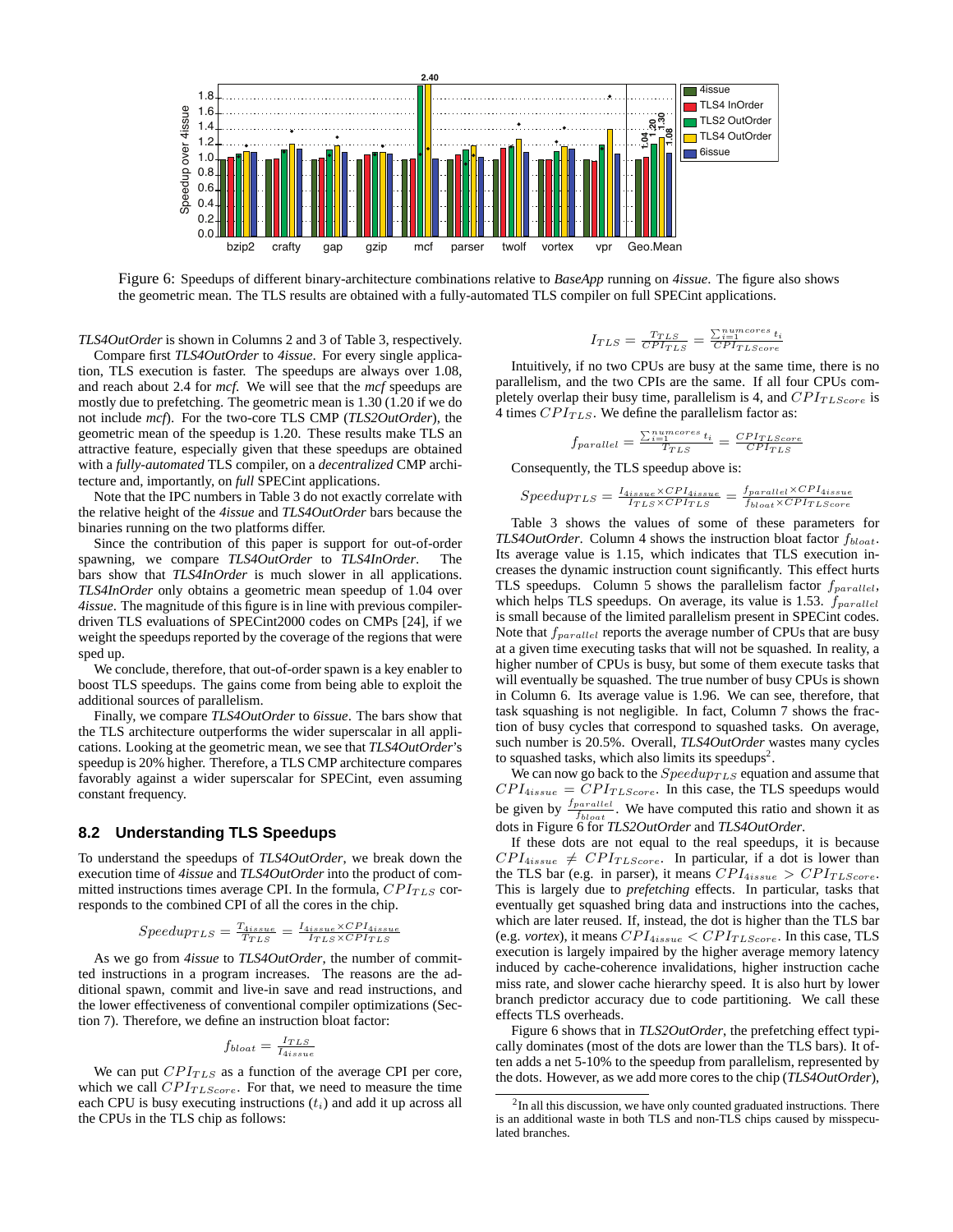| App    | $IPC_{4issue}$ | $IPC_{TLS}$ | $f_{block}$ | fparallel | <b>Busy</b><br><b>CPUs</b> | Squashed Tasks/<br><b>Total Tasks</b><br>$%$ Cycles $)$ | $\overline{\text{#}$ Merges<br>per Task<br>Commit | Task<br>Size<br>(Instr) | Out of Order<br>Dyn. Inst.<br>$(\%)$ |
|--------|----------------|-------------|-------------|-----------|----------------------------|---------------------------------------------------------|---------------------------------------------------|-------------------------|--------------------------------------|
| bzip2  | 1.71           | 2.01        | 1.06        | 1.25      | $1.\overline{35}$          | 7.4                                                     | 0.42                                              | 744                     | 5.6                                  |
| crafty | 1.50           | 1.91        | 1.06        | 1.45      | 1.95                       | 25.5                                                    | 0.28                                              | 931                     | 38.6                                 |
| gap    | 1.09           | 1.33        | 1.04        | 1.34      | 1.96                       | 31.5                                                    | 0.88                                              | 1249                    | 88.1                                 |
| gzip   | 1.08           | 1.28        | 1.07        | 1.26      | 1.47                       | 14.1                                                    | 0.02                                              | 626                     | 0.3                                  |
| mcf    | 0.04           | 0.14        | 1.47        | 1.69      | 2.42                       | 30.1                                                    | 0.20                                              | 50                      | 26.3                                 |
| parser | 0.65           | 0.94        | 1.22        | 1.30      | 1.86                       | 29.8                                                    | 0.51                                              | 165                     | 81.8                                 |
| twolf  | 0.78           | 1.07        | 1.07        | 1.57      | 1.64                       | 4.0                                                     | 0.28                                              | 402                     | 23.7                                 |
| vortex | 1.55           | 1.97        | 1.08        | 1.53      | 1.80                       | 14.9                                                    | 0.16                                              | 489                     | 77.2                                 |
| vpr    | 1.00           | 1.79        | 1.27        | 2.33      | 3.20                       | 27.2                                                    | 0.59                                              | 212                     | 61.4                                 |
| Avg    | 1.05           | 1.38        | 1.15        | 1.53      | 1.96                       | 20.5                                                    | 0.37                                              | 541                     | 44.8                                 |

Table 3: Characterizing the run-time behavior of *TLS4OutOrder*.

the TLS overheads dominate, and the speedup is often lower than that provided by parallelism by a net 10-30%. The obvious exceptions are *mcf* and *parser*, where prefetching always dominates, and *vpr*, where the TLS overheads dominate. *mcf*, in particular, benefits significantly from prefetching into the L2. Its L2 miss rate decreases by 27% from *4issue* to *TLS4OutOrder*.

Overall, we conclude that the speedups are a combination of several factors. Our TLS machinery is frequently able to overlap execution of the CPUs (Column 6 of Table 3), although a non-trivial fraction of the work is useless (Column 7). However, even after producing useful overlap (Column 5), TLS needs to offset significant code bloat (Column 4) to deliver speedups. Finally, while prefetching helps TLS, Figure 6 shows that its good effect can be overwhelmed by the opposite effects of the TLS overheads.

## **8.3 Characterization of TLS4OutOrder**

The remaining columns of Table 3 further characterize *TLS4OutOrder*'s execution. Column 8 shows the frequency of task merges per task commit. We can see that task merge occurs frequently in all codes. On average, there are 0.37 merges per commit. This operation boosts TLS performance, as it increases task size and, as a result, reduces TLS overheads.

Column 9 shows the resulting average number of graduated instructions in the tasks that commit. On average, a task contains 541 instructions.

Finally, the last column shows the percentage of committed dynamic instructions from tasks spawned out of order. It varies noticeably across applications, with all codes having a large percentage of dynamic instructions in tasks spawned out-of-order except *bzip2* and *gzip*. Generally, the fraction of dynamic instructions is correlated with the difference between *TLS4OutOrder* and *TLS4InOrder* in Figure 6: *crafty*, *gap*, *parser*, *twolf*, *vpr*, and *vortex* have high fractions and large differences, while *bzip2* and *gzip* have a small fraction and a small difference. *mcf* is a special case, with 26% of the commited dynamic instructions spawned out-of-order and a very large difference. If we consider the dots for *mcf*, we realize that the speedup is largely delivered by the prefetching provided by squashed tasks that were spawned out-of-order. Overall, on average, 45% of the commited dynamic instructions are in tasks spawned out-of-order.

## **8.4 Architecture Sensitivity Analysis**

We have performed other architecture analyses that are not included due to lack of space. Our experiments show that using unlimited size timestamp intervals yields negligible performance gains. Our experiments also show that adding support for dynamic task merging in *TLS4InOrder* barely makes any difference: the average speedup increases by 1%. However, eliminating dynamic task merging from *TLS4OutOrder* removes on average 29% of its benefits. This suggests that the potential of our task merging is best exploited when there is more task parallelism, such as in out-of-order spawn environments.

## **9 Related Work**

#### **Out-of-Order Spawning.**

Hammond *et al.* [9] propose a TLS CMP where each processor has a co-processor that controls TLS mechanisms with software handlers. They support both subroutine and loop-iteration tasks and, therefore, out-of-order spawn. Co-processors are told what task is running where. They snoop on two broadcast buses and, based on message source, they can tell the relative ordering. Since caches contain state from a single task, no task ID is necessary. Squash signals are also broadcast. Commits require access to a centralized software data structure in shared memory. The most speculative task is killed if there is no space in the CMP. Overall, this is a broadcast-based, relatively centralized architecture. The authors conclude that their scheme has too much software overhead to support subroutine tasks. Their findings motivate our search for hardware-based mechanisms.

There are several high-level performance-evaluation studies of environments that need out-of-order spawn [14, 15, 23]. They often assume an ideal architectural feature, such as an infinite number of processors or perfect value prediction, and compare the performance to more realistic environments. Of those, [14, 15] examine a variety of sources of parallelism, including iterations from multiple loop levels and nested subroutines. [23] examines subroutine-level nested parallelism. None of these papers describes microarchitectural structures to support the tasks used. Consequently, they have not addressed the problems we cover. Our paper is the first microarchitectural design of high-speed out-of-order tasking on a CMP.

DMT is a centralized, SMT-like processor whose hardware can extract out-of-order tasks from unmodified binaries [1]. The design uses centralized structures that are unusable in a CMP. Specifically, DMT has a centralized hardware tree that records which tasks are successors of which. To determine the order of two tasks, the hardware walks the tree when: (i) there is a collision in the centralized LD/ST queue, or (ii) a task commits and needs to verify the register predictions for successor tasks. This centralization means that DMT does not need our IS list and timestamp intervals. DMT kills the most speculative task if there is no space in the processor, while we merge tasks to dynamically manage the resources in the system.

Dubey *et al.*'s SPSM [7] is an architecture where tasks are spawned in order. Interestingly, a task can spawn multiple other tasks, but these other tasks cannot further spawn, which guarantees in-order spawn. Our proposed spawning model is more flexible and enables more parallelism.

Littin *et al.*'s WarpEngine [12] is a compute engine where instructions are grouped into 16-instruction branch-less frames. Frames are fetched and executed out of order. The machine appears closer to an aggressive dynamic superscalar that exploits control continuations. For example, it cannot be used as a multiprocessor for parallel applications.

In Multiscalar [17], a task may have multiple exit points. However, only one is correct. Since a task can only spawn a single other *correct* task in its lifetime, Multiscalar supports in-order spawn only.

#### **Related Mechanisms: Timestamping and Merging.**

Cleary *et al.* [6] propose several timestamp representations for vir-